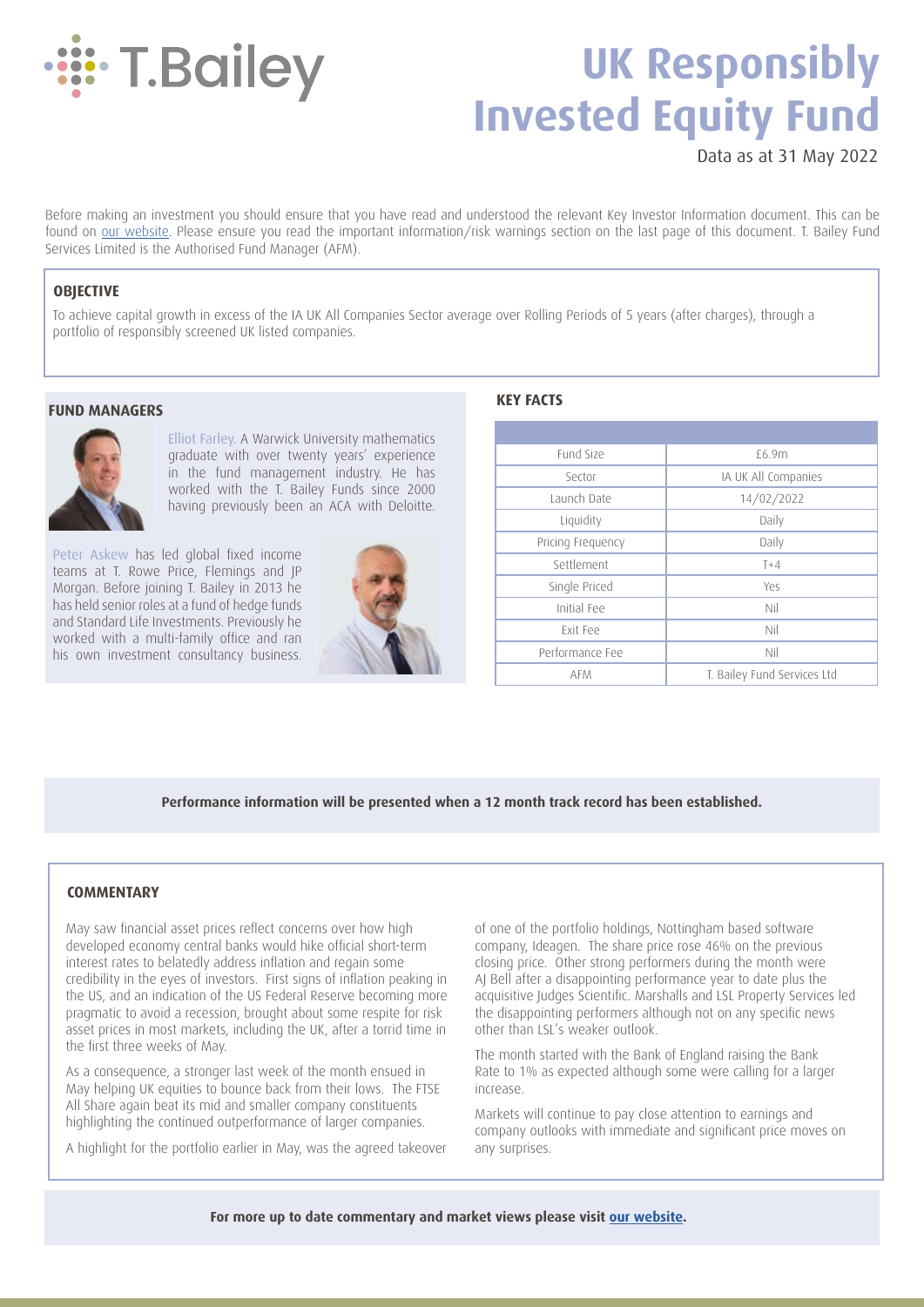

## **UK Responsibly Invested Equity Fund**

Data as at 31 May 2022

| <b>TOP 10 HOLDINGS</b> | $\frac{0}{0}$ |
|------------------------|---------------|
| Ideagen                | 4.6           |
| <b>EMIS</b>            | 4.3           |
| Intertek               | 4.1           |
| Mattioli Woods         | 3.9           |
| Spectris               | 3.8           |
| IMI                    | 3.6           |
| Hill & Smith           | 3.6           |
| Smith & Nephew         | 3.5           |
| Smurfit Kappa          | 3.4           |
| Diploma                | 3.4           |
| Sub Total              | 38.1          |
| Other 19 Holdings      | 52.0          |
| Cash                   | 9.9           |
| <b>TOTAL</b>           | 100.0         |



### **UNIT CLASS INFORMATION**

|       | Distribution<br>Frequency | Net Yield | <b>AMC</b> | <b>OCF</b> | Min<br>Investment | Subsequent<br>Investment | Regular<br>Savers | Sedol   | <b>ISIN</b>  |
|-------|---------------------------|-----------|------------|------------|-------------------|--------------------------|-------------------|---------|--------------|
| . Acc | N/A                       | N/A       | 0.45%      | 0.60%      | $£1,000,000*$     | £500                     | N/A               | BPRB1P2 | GB00BPRB1P23 |
| F Acc | N/A                       | N/A       | 0.60%      | 0.75%      | £250,000          | £500                     | N/A               | BPRB1N0 | GB00BPRB1N09 |
| S Acc | N/A                       | N/A       | 0.75%      | $0.90\%$   | £1,000            | £500                     | Yes               | BPRB103 | GB00BPRB1Q30 |

\* I Acc units will be closed to new investors once the class reaches £50m of assets.